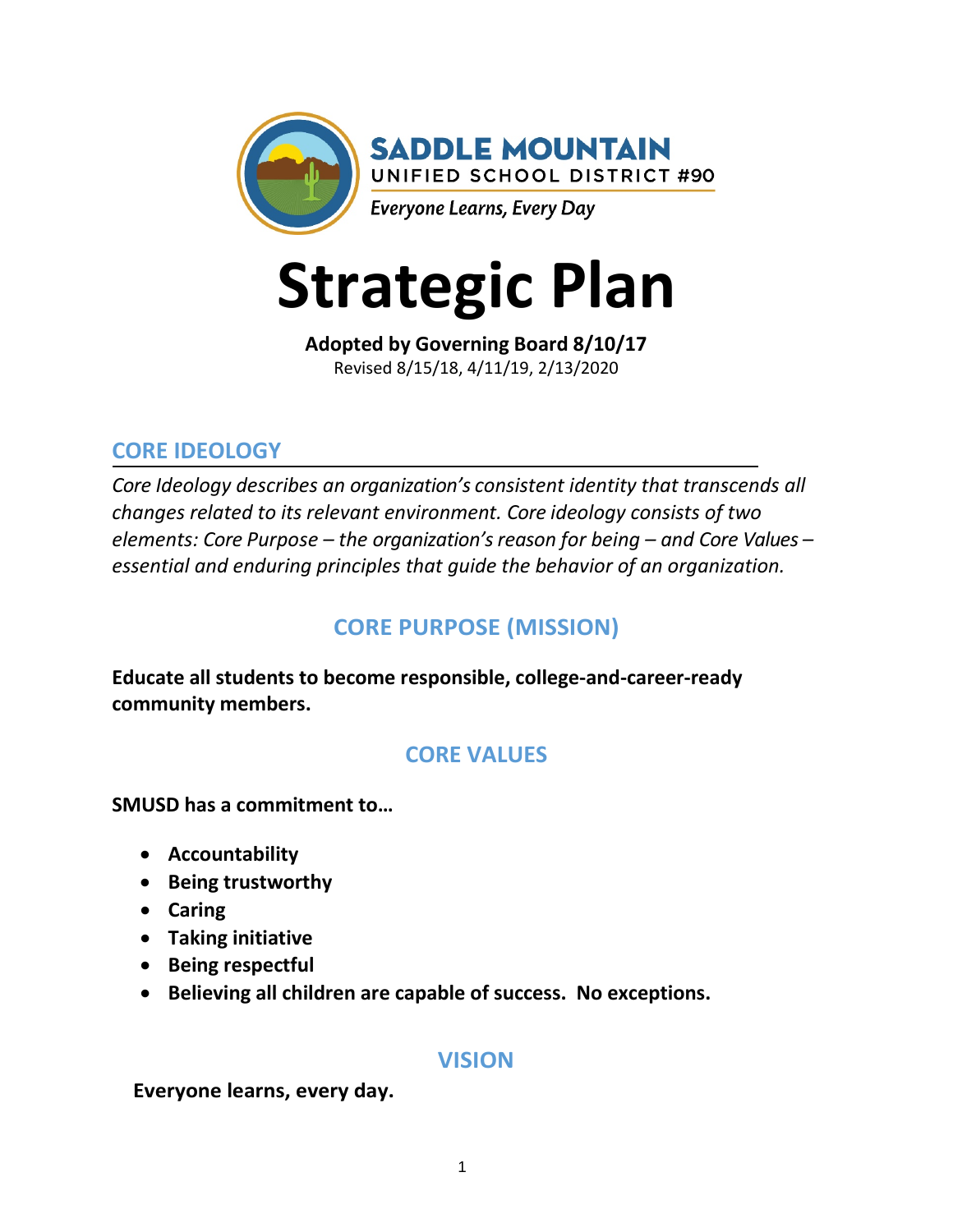## **GOALS AND OBJECTIVES (3-5 YEARS)**

*Goals represent outcome-oriented statements intended to guide and measure the organization's future success. The achievement of each goal will move the organization towards the realization of its "Envisioned Future." Supporting objectives further clarify direction and describe what the organization wants to have happen; a descriptive statement of what constitutes success in measurable terms.*

The SMUSD Strategic Plan outlines a road map for the success and focus of the Saddle Mountain Unified School District. It builds on our successes and emphasizes Goals that will enable us to better serve our students, community, and staff.

Driven by the mission as reflected by the Core Values, the SMUSD Strategic Plan serves as the bridge between "what we do" and "how we do it." The goals in the Strategic Plan are cross-cutting and reflect the work the district is doing to meet our mission of educating all students to become responsible, college-andcareer-ready community members.

# **Saddle Mountain Unified School District's Goals**

- 1. *Educational Programs & Services*: SMUSD will provide a superior education geared toward student success by maintaining, developing, and implementing high quality programs and services.
- 2. *Students*: SMUSD will prepare all students to graduate college-andcareer-ready.
- 3. *Staff*: SMUSD will attract, develop and retain high quality, dedicated staff who believe all children are capable of success.
- 4. *Community*: SMUSD will achieve its mission and vision by engaging all stakeholders.
- 5. *Asset Management*: SMUSD will effectively manage facilities, finances and resources in support of student learning.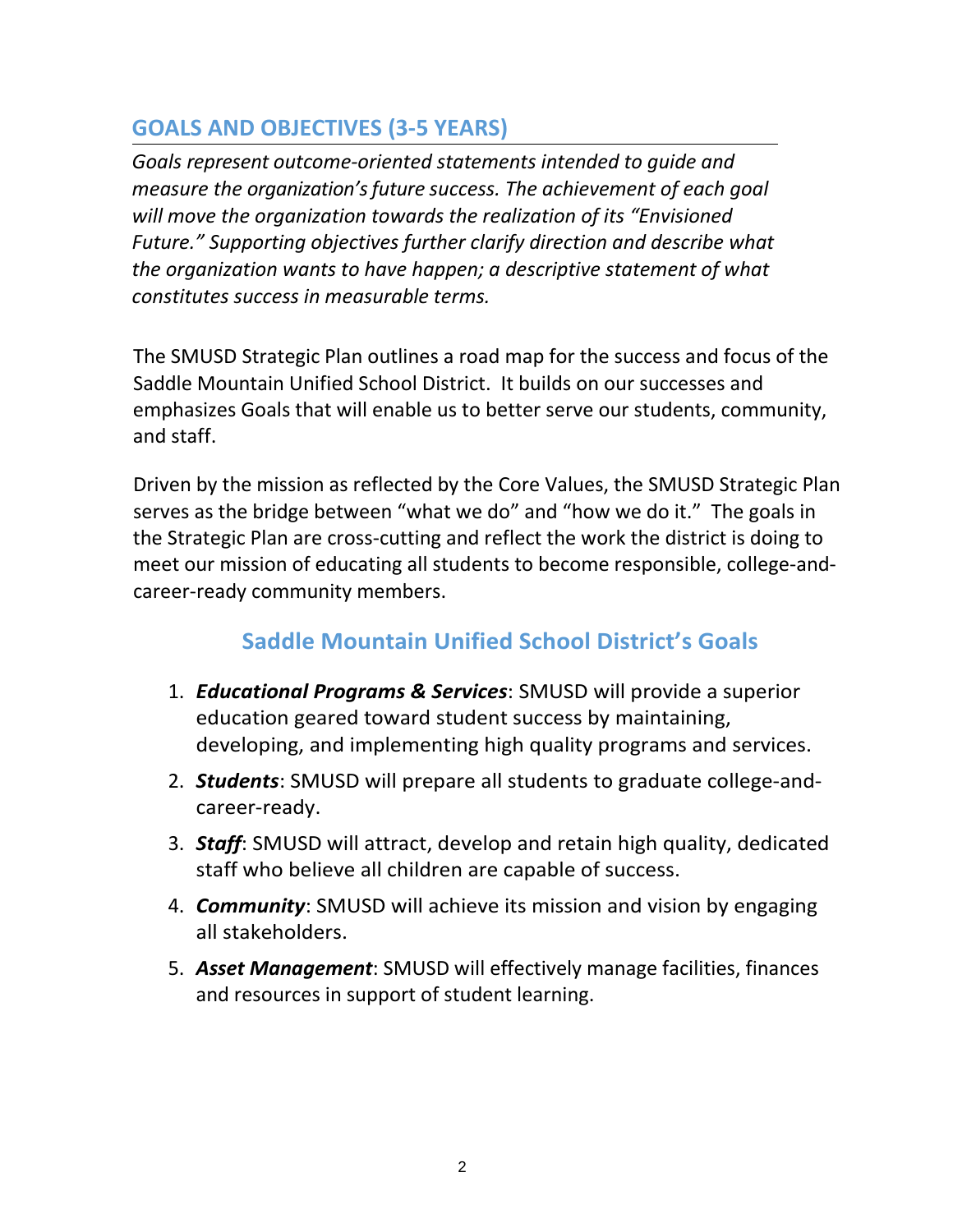**GOAL 1:** *Educational Programs & Services*: SMUSD will provide a superior education geared toward student success by maintaining, developing, and implementing high quality programs and services.

| <b>Strategies</b>                | <b>Results Indicators</b> | <b>Person Responsible</b> | <b>Resources</b>        |
|----------------------------------|---------------------------|---------------------------|-------------------------|
| Continue to utilize formative    | Assessment data,          | Assessment Coord,         | Galileo, DIBELS,        |
| and summative assessment         | assessment                | principals, teachers      | training, ACT, SAT, AP, |
| systems                          | calendar                  |                           | <b>AzMERIT</b>          |
| Utilize data to analyze program  | A-F letter grade          | Assessment                | ADE letter grade data,  |
| efficacy                         | components                | coordinator, CTE          | training                |
|                                  |                           | director, principals      |                         |
| Provide ongoing, targeted        | Schedules,                | Principals, teachers      | Training, materials     |
| interventions in ELA and Math    | assessment data,          |                           |                         |
| (RTI)                            | observations              |                           |                         |
| Provide enrichment and extra     | List of                   | Principals, teachers,     | Stipends, materials,    |
| curricular opportunities         | opportunities,            | coaches, athletic         | transportation          |
|                                  | rosters,                  | directors                 |                         |
|                                  | participation data        |                           |                         |
| Support the ongoing needs of     | Achievement data,         | Asst.                     | Write Tools, Into       |
| implementation of Write Tools    | lesson plans,             | Superintendent,           | Reading training and    |
| and Into Reading programs        | observations              | principals, teachers      | materials               |
| Continue to invest in            | Inventory, renewal        | Tech director, tech       | 1:1 devices, network,   |
| technology, including 1 to 1     | plan, usage data          | integration ed            | training, software      |
| devices for students and the     |                           | specialists, Cabinet      | licenses                |
| infrastructure to support it     |                           |                           |                         |
| Continue to utilize the Beyond   | Lesson plans,             | Principals, teachers      | Beyond Textbooks,       |
| Textbooks as the core            | observations,             |                           | training                |
| instructional framework          | assessment data           |                           |                         |
| Continue to use Google Suite as  | Usage data,               | Tech integration ed       | Google Suite, Training  |
| primary tool for technology      | observations              | specialists,              |                         |
| integration                      |                           | principals                |                         |
| Maintain electives, class sizes, | Successful elections      | Staff & voters            | M&O Override            |
| full-day K, athletics, and       |                           |                           |                         |
| competitive salaries             |                           |                           |                         |
| Provide a welcoming and caring   | Surveys                   | All staff                 | <b>Training</b>         |
| environment                      |                           |                           |                         |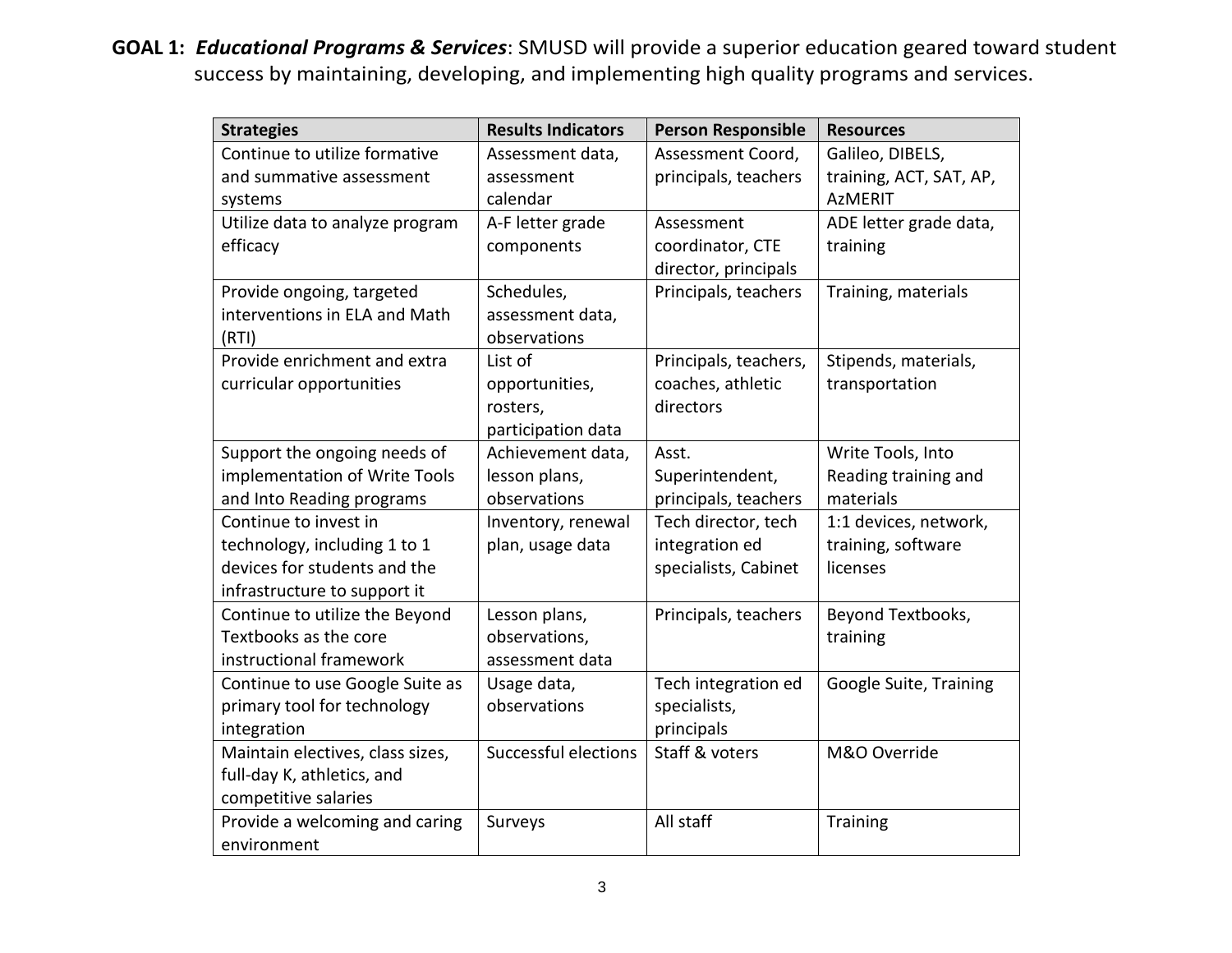**GOAL 2:** *Students*: SMUSD will prepare all students to graduate college-and-career-ready.

| <b>Strategies</b>                                      | <b>Results Indicators</b>  | <b>Person Responsible</b>        | <b>Resources</b>               |
|--------------------------------------------------------|----------------------------|----------------------------------|--------------------------------|
| Continue to provide and expand                         | CTE catalog,               | CTE director, CTE                | West MEC, grants,              |
| career and technical education                         | program                    | teachers, counselor              | program materials              |
| (CTE) offerings                                        | completion                 |                                  |                                |
|                                                        |                            |                                  |                                |
| Continue to provide and expand                         | Course catalog, DE         | HS principal, CTE                | GCU, EMCC and                  |
| dual enrollment (DE) offerings                         | credits earned             | director, counselor,<br>teachers | qualified instructors          |
| Continue to provide and expand                         | List, participation        | CTE director,                    | Link Crew, CTSO's, NHS,        |
| student leadership                                     | data                       | principals, teachers             | <b>NJHS</b>                    |
| opportunities                                          |                            |                                  |                                |
| Continue to provide and expand                         | Course catalog,            | All instructional                | <b>TCLP Grant (Mandarin)</b>   |
| educational opportunities                              | enrollment data            | staff                            |                                |
|                                                        |                            |                                  |                                |
| Continue to hold students to                           | AzSAFE data, A-F           | All staff                        | Attract, develop and           |
| high expectations (academics,<br>conduct, citizenship) | grades, assessment<br>data |                                  | retain highly skilled<br>staff |
| Utilize formative and summative                        | <b>PLC Logs</b>            | Assessment Coord,                |                                |
| achievement data to drive                              |                            | principals, teachers             | Training, data                 |
| instructional decisions (RTI)                          |                            |                                  |                                |
| Continue to provide and expand                         | List, participation        | Principals                       | PVUSD (online), TVHS           |
| high school offerings to middle                        | data, grades,              |                                  |                                |
| school students                                        | assessments                |                                  |                                |
|                                                        |                            |                                  |                                |
| Strive to attain applicable goals                      | AZ Progress Meter          | All staff                        | Adequate funding from          |
| of Expect More AZ and                                  | indicators (EMA)           |                                  | AZ Legislature                 |
| Achieve60AZ                                            | and Achieve60AZ            |                                  |                                |
|                                                        | goal                       |                                  |                                |
| Conduct step-up activities for                         | Successful events,         | RFMS & TVHS staff                | Transportation                 |
| transitions to middle school and                       | capture rates              |                                  |                                |
| high school                                            |                            |                                  |                                |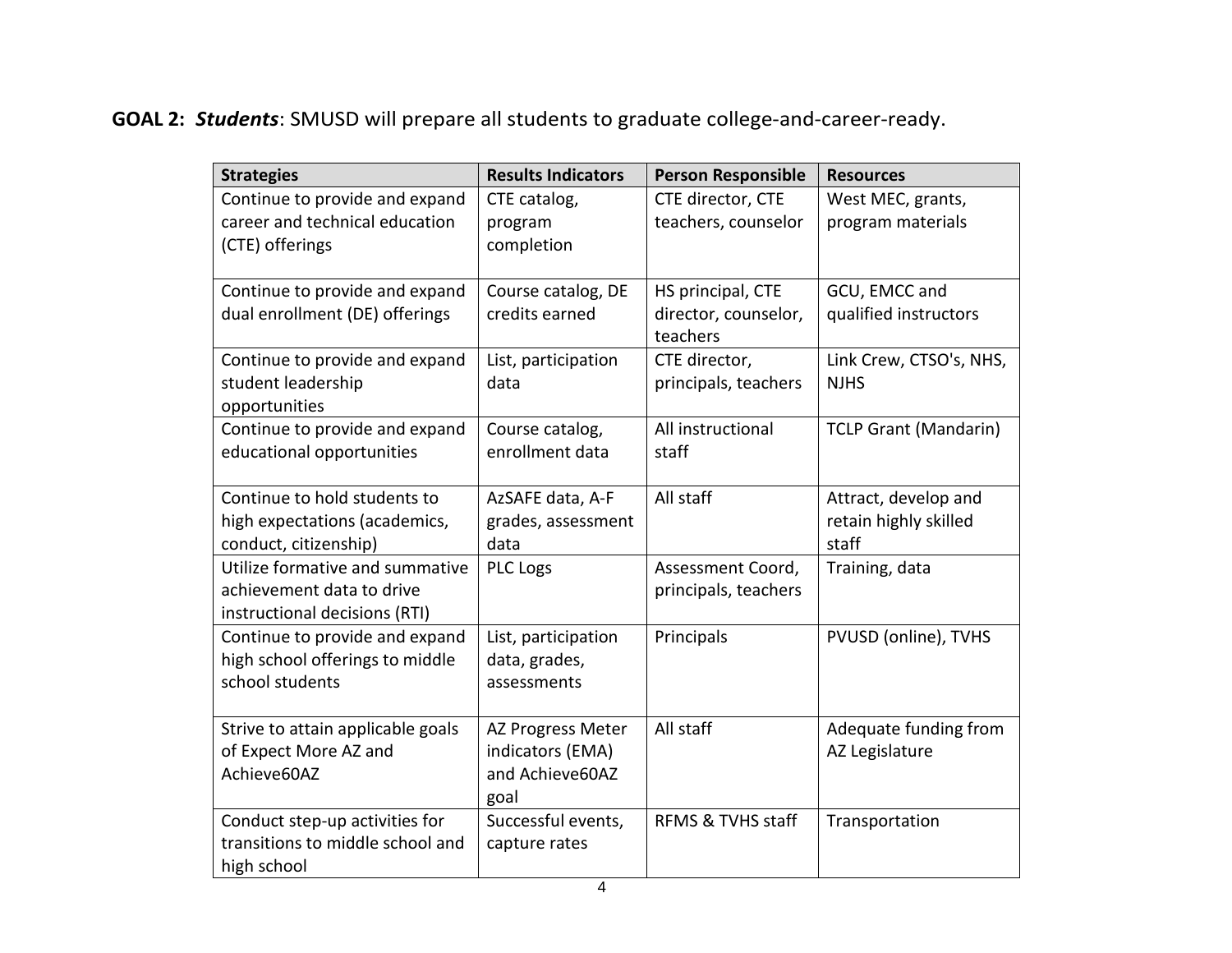**GOAL 3:** *Staff*: SMUSD will attract, develop and retain high quality, dedicated staff who believe all children are capable of success.

| <b>Strategies</b>                   | <b>Results Indicators</b> | <b>Person Responsible</b> | <b>Resources</b>       |
|-------------------------------------|---------------------------|---------------------------|------------------------|
| Continue to host and participate    | Events log, fully         | Leadership Team           | Fees and travel        |
| in recruitment opportunities        | staffed                   |                           | expenses               |
|                                     |                           |                           |                        |
| Continue to provide and improve     | Stakeholder survey        | All instructional         | Instructional Coach,   |
| teacher induction/mentoring         | data                      | leaders                   | mentoring              |
| program                             |                           |                           |                        |
| Maximize resources to provide       | Salary schedule,          | Cabinet, Governing        | Funding                |
| competitive salaries and benefits   | retention                 | <b>Board</b>              |                        |
|                                     |                           |                           |                        |
| Continue to utilize a 4-day week    | Surveys                   | Cabinet, Governing        | <b>Budget</b>          |
|                                     |                           | <b>Board</b>              |                        |
| Provide quarterly STAR staff        | Awards,                   | Cabinet                   | Plaques, donations     |
| recognition                         | nominations               |                           |                        |
| Support school and department       | Recognition at            | Supt, Asst. Supt          | Time                   |
| recognitions of staff               | schools/depts             |                           |                        |
| Engage in leadership                | Surveys, leadership       | Superintendent            | Certifications,        |
| development of admin team           | tools                     |                           | Leadership instruments |
| Foster a culture aligned with the   | Surveys, academic         | All staff                 | Kids at Hope, training |
| Kids At Hope belief that all        | performance data          |                           |                        |
| children are capable of success,    |                           |                           |                        |
| no exceptions                       |                           |                           |                        |
| Continue to facilitate a            | Meeting notes,            | Superintendent,           | Time                   |
| <b>Superintendents Advisory</b>     | surveys                   | Asst. Supt.               |                        |
| Council                             |                           |                           |                        |
| Provide all staff with high quality | Surveys                   | Leadership Team           | Funding, grants        |
| professional development            |                           |                           |                        |
| Board members will participate      | Attendance certs          | <b>Governing Board</b>    | Registration fees,     |
| in professional development to      |                           |                           | schedules of events,   |
| achieve a Certificate of            |                           |                           | study sessions         |
| Boardsmanship from ASBA             |                           |                           |                        |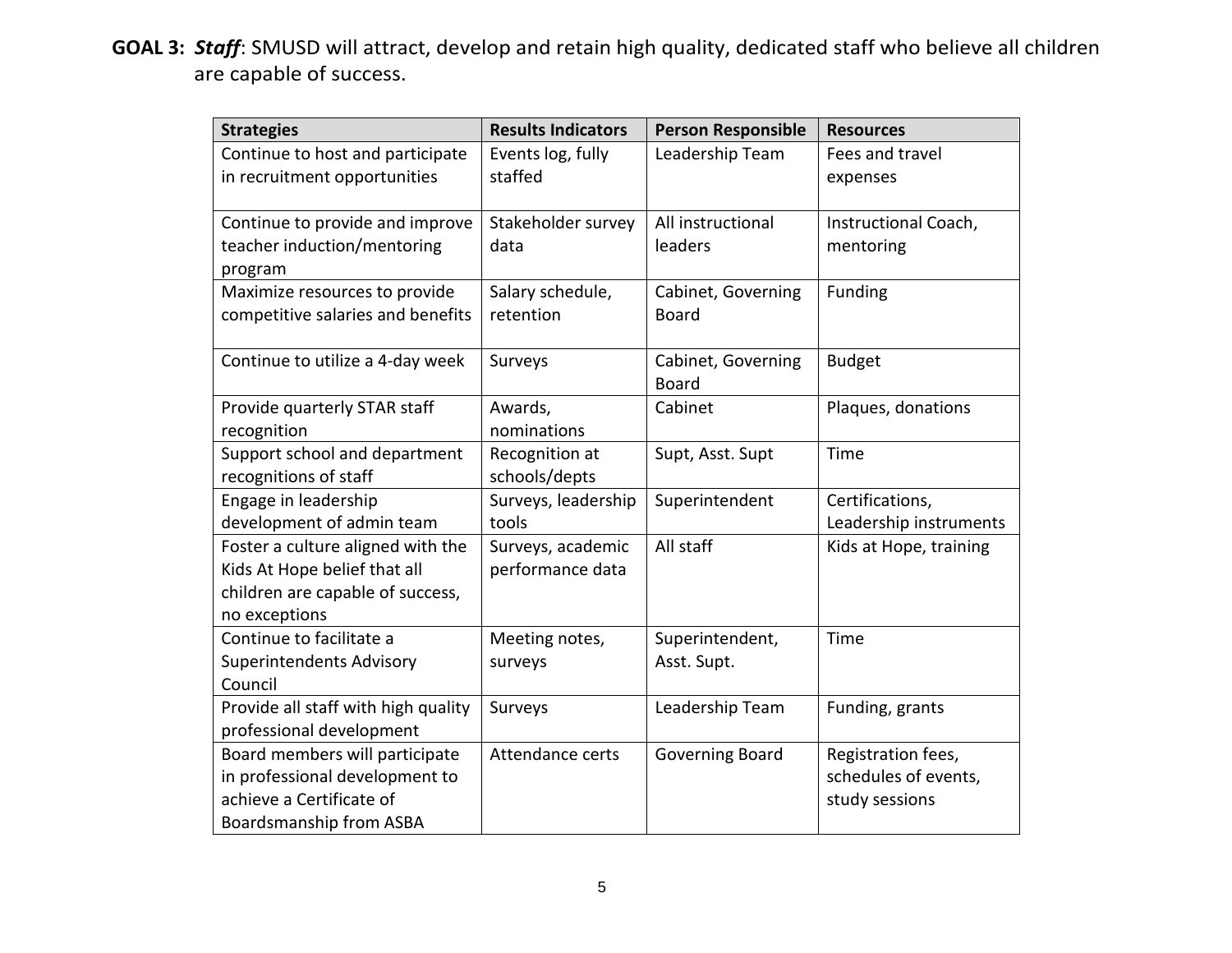# **GOAL 4:** *Community*: SMUSD will achieve its mission and vision by engaging all stakeholders.

| <b>Strategies</b>                                 | <b>Results Indicator</b> | <b>Person Responsible</b> | <b>Resources</b>      |
|---------------------------------------------------|--------------------------|---------------------------|-----------------------|
| Continue to utilize an autodialer                 | Use log                  | Assessment Coord.,        | Autodialer program    |
| as a communication tool for<br>families and staff |                          | principals                |                       |
| Continue to utilize and enhance                   | Websites current,        | Leadership Team           | Website host          |
| the use of websites and social                    | social media active      |                           |                       |
| media to increase community                       |                          |                           |                       |
| engagement                                        |                          |                           |                       |
| Continue to facilitate a district                 | Meeting notes            | Superintendent,           | Time                  |
| <b>Parent Advisory Council</b>                    |                          | Asst. Supt.               |                       |
| Continue to facilitate School Site                | Meeting minutes          | Principals                | Time                  |
| Councils                                          |                          |                           |                       |
| Increase press releases to local                  | Press releases,          | Leadership Team           | PR consultant         |
| media to promote district events                  | publications             |                           |                       |
| and accomplishments                               |                          |                           |                       |
| Expand/enhance public relations                   | Mailings, social         | Superintendent            | PR consultant         |
| strategies                                        | media postings           |                           |                       |
| Provide annual report of progress                 | Written report           | Superintendent,           | Data collection,      |
| on District goals                                 |                          | Governing Board,          | compilation and       |
|                                                   |                          | leadership team           | analysis              |
| Board members will attend                         | Oral reports             | <b>Governing Board</b>    | Schedules of events   |
| school events and report at                       |                          |                           |                       |
| board meetings                                    |                          |                           |                       |
| Conduct periodic or topic-specific                | Meeting notes            | Superintendent,           | Time and venues       |
| community forums                                  |                          | Governing Board,          |                       |
|                                                   |                          | leadership team           |                       |
| Continue annual and topic-                        | Survey data              | Data/Assessment           | Surveys, analyses     |
| specific stakeholder surveys                      |                          | tech                      |                       |
| Governing Board will conduct                      | Self-Evaluation          | Governing Board           | ASBA program or other |
| annual self-evaluations                           |                          |                           | instrument (BAA-E)    |
| Utilize open enrollment and                       | Enrollment data          | All staff, parents,       | PR consultant         |
| variances to increase enrollment                  |                          | students                  |                       |